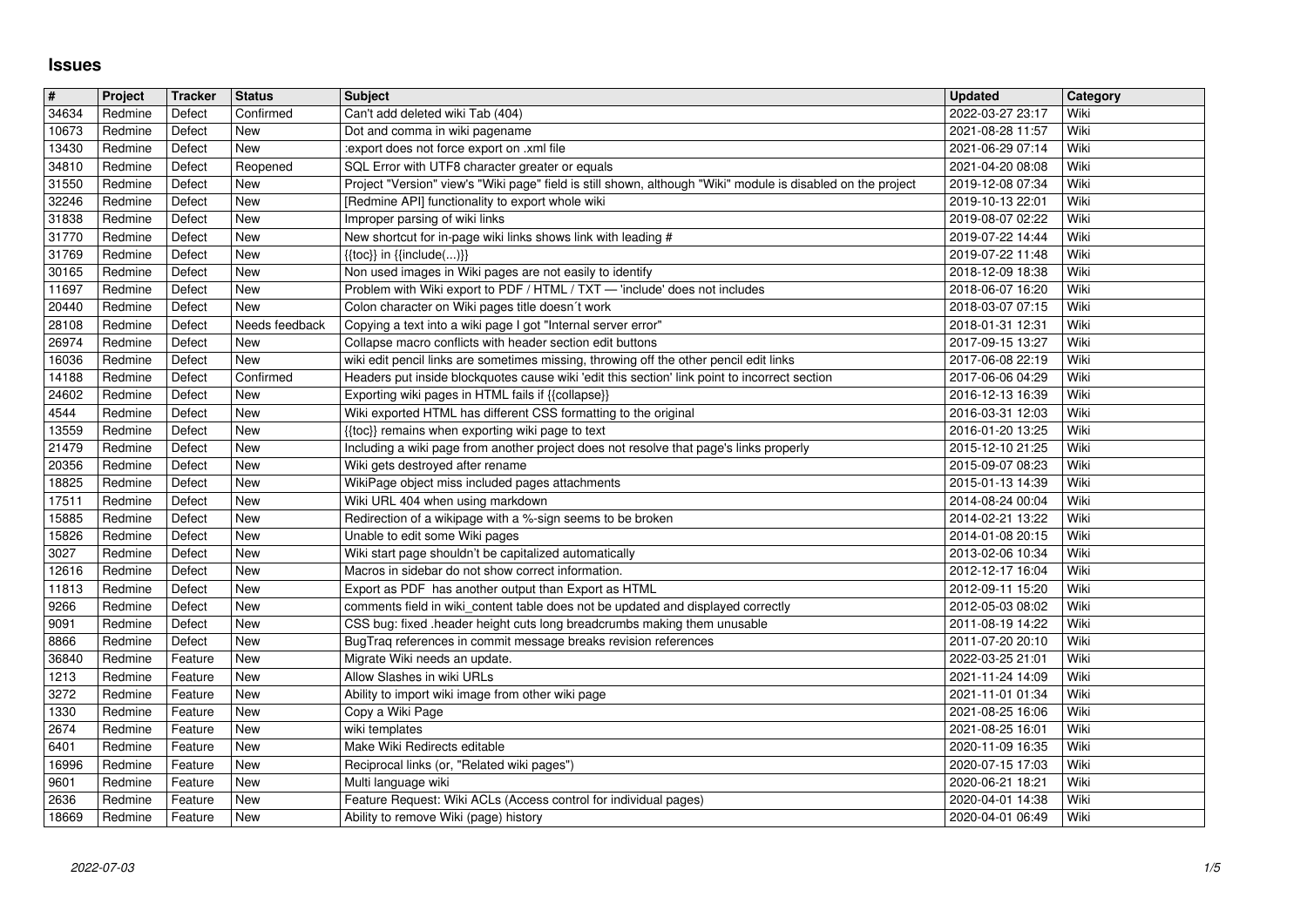| $\overline{\mathbf{H}}$ | Project            | Tracker            | <b>Status</b>            | <b>Subject</b>                                                                                                                                           | <b>Updated</b>                       | Category     |
|-------------------------|--------------------|--------------------|--------------------------|----------------------------------------------------------------------------------------------------------------------------------------------------------|--------------------------------------|--------------|
| 31631<br>11519          | Redmine<br>Redmine | Feature<br>Feature | <b>New</b><br>New        | Add links to child pages to wiki page<br>Ability to edit wiki comments after entry saved                                                                 | 2019-06-27 08:51<br>2019-05-01 01:01 | Wiki<br>Wiki |
| 3547                    | Redmine            | Feature            | <b>New</b>               | Wiki include macro: add ability to include single section                                                                                                | 2019-02-12 11:06                     | Wiki         |
| 18295<br>29631          | Redmine<br>Redmine | Feature<br>Feature | New<br>New               | Soft delete of wiki pages<br>Add support to include repository file content in Wiki                                                                      | 2018-11-12 13:41<br>2018-09-28 15:00 | Wiki<br>Wiki |
| 1994                    | Redmine            | Feature            | New                      | LaTEX support in Wiki, Forums and Issues                                                                                                                 | 2018-09-04 20:50                     | Wiki         |
| 28947<br>29048          | Redmine<br>Redmine | Feature<br>Feature | New<br>New               | Show the existing attachments on the wiki editing page<br>Wiki page permission level                                                                     | 2018-06-27 07:57<br>2018-06-22 17:19 | Wiki<br>Wiki |
| 22923                   | Redmine            | Feature            | New                      | Export Wiki to ODT                                                                                                                                       | 2018-06-05 17:24                     | Wiki         |
| $90\,$                  | Redmine            | Feature            | <b>New</b>               | Show deleted wiki pages or wiki files on the activity                                                                                                    | 2018-04-18 09:25                     | Wiki         |
| 16252<br>26530          | Redmine<br>Redmine | Feature<br>Feature | <b>New</b><br><b>New</b> | Private wiki<br>Links to Wiki pages of unauthorized projects should be smarter                                                                           | 2018-03-31 08:40<br>2018-01-17 00:48 | Wiki<br>Wiki |
| 27233                   | Redmine            | Feature            | New                      | Improve Drop-Down list on Wiki Pages                                                                                                                     | 2017-10-23 18:07                     | Wiki         |
| 1106<br>26593           | Redmine<br>Redmine | Feature<br>Feature | New<br>New               | Embedded repository images in the wiki<br>Change language by url parameter                                                                               | 2017-10-19 01:01<br>2017-07-31 17:59 | Wiki<br>Wiki |
| 26400                   | Redmine            | Feature            | New                      | Side by side diff view in wiki                                                                                                                           | 2017-07-10 13:36                     | Wiki         |
| 26303                   | Redmine            | Feature            | New                      | Wiki include macro: add icons for editing and viewing an included wiki page                                                                              | 2017-06-29 13:54                     | Wiki         |
| 11344<br>17776          | Redmine<br>Redmine | Feature<br>Feature | New<br>New               | Alternate names for Index by title/date<br>Add an option for the wiki start page to be "index by title"                                                  | 2017-01-10 03:42<br>2016-10-27 16:40 | Wiki<br>Wiki |
| 21969                   | Redmine            | Feature            | <b>New</b>               | Add a wiki action to list (lost/hidden) pages which are not referenced in the parent page                                                                | 2016-09-10 21:11                     | Wiki         |
| 22958<br>16324          | Redmine<br>Redmine | Feature<br>Feature | New<br>New               | RFE: Create new 'include_once' macro that pulls in contents from included page once<br>Wiki export as docx file.                                         | 2016-06-24 17:21<br>2016-05-31 10:53 | Wiki<br>Wiki |
| 592                     | Redmine            | Feature            | New                      | User Wiki Page                                                                                                                                           | 2016-05-10 23:04                     | Wiki         |
| 21957                   | Redmine            | Feature            | New                      | Option ignore whitespace in Wiki diff                                                                                                                    | 2016-02-05 05:05<br>2015-10-23 15:20 | Wiki         |
| 4372<br>20426           | Redmine<br>Redmine | Feature<br>Feature | New<br>New               | Wiki include macro: Include specific revision<br>Access to User Account Data from wiki to generate automatic lists in wiki by macro "TaggedUserAccounts" | 2015-08-27 10:14                     | Wiki<br>Wiki |
| 20435                   | Redmine            | Feature            | New                      | Search wiki in specific languages                                                                                                                        | 2015-07-30 01:26                     | Wiki         |
| 10568<br>20126          | Redmine<br>Redmine | Feature<br>Feature | <b>New</b><br>New        | Real-Time Collaborative Editor Wiki<br>Index by date: Show the current a revision number and add a link to show the diff                                 | 2015-07-14 05:17<br>2015-06-18 15:22 | Wiki<br>Wiki |
| 550                     | Redmine            | Feature            | Reopened                 | Function to export whole wiki                                                                                                                            | 2015-06-03 01:18                     | Wiki         |
| 19826                   | Redmine            | Feature            | New<br>New               | Add calendar in wiki pages<br>"What Links Here" in right hand column                                                                                     | 2015-05-13 15:04                     | Wiki<br>Wiki |
| 3879<br>1226            | Redmine<br>Redmine | Feature<br>Feature | New                      | query results on wiki pages                                                                                                                              | 2015-04-07 18:17<br>2015-02-12 21:16 | Wiki         |
| 3074                    | Redmine            | Feature            | New                      | Indention in Wiki of headings and corresponding content based on heading-depth                                                                           | 2015-01-27 20:24                     | Wiki         |
| 2698<br>18656           | Redmine<br>Redmine | Feature<br>Feature | New<br>New               | Wiki Auto-Save currently editing page<br>Markdown links priority                                                                                         | 2015-01-14 09:50<br>2014-12-16 15:20 | Wiki<br>Wiki |
| 18257                   | Redmine            | Feature            | New                      | Allow wiki macros to define the markup used for their documentation                                                                                      | 2014-11-14 03:49                     | Wiki         |
| 18243<br>18042          | Redmine<br>Redmine | Feature<br>Feature | New<br>New               | Display list of page attachments in edit mode<br>Link to a specific repository in another project                                                        | 2014-10-30 16:12<br>2014-10-07 13:17 | Wiki<br>Wiki |
| 2355                    | Redmine            | Feature            | New                      | add a link to diff page to wiki item in activity page                                                                                                    | 2014-10-07 01:53                     | Wiki         |
| 17797                   | Redmine            | Feature            | New                      | If no wiki pages have been created, wiki tab should return something more informative than 404                                                           | 2014-10-03 14:16                     | Wiki         |
| 17238<br>17894          | Redmine<br>Redmine | Feature<br>Feature | New<br>New               | Searching parsed wiki content - Cache option for Wiki pages<br>Collapse macro parameter to uncollapse by default                                         | 2014-09-26 11:25<br>2014-09-17 11:03 | Wiki<br>Wiki |
|                         |                    |                    |                          |                                                                                                                                                          |                                      |              |
|                         |                    |                    |                          |                                                                                                                                                          |                                      |              |
|                         |                    |                    |                          |                                                                                                                                                          |                                      |              |
|                         |                    |                    |                          |                                                                                                                                                          |                                      |              |
|                         |                    |                    |                          |                                                                                                                                                          |                                      |              |
|                         |                    |                    |                          |                                                                                                                                                          |                                      |              |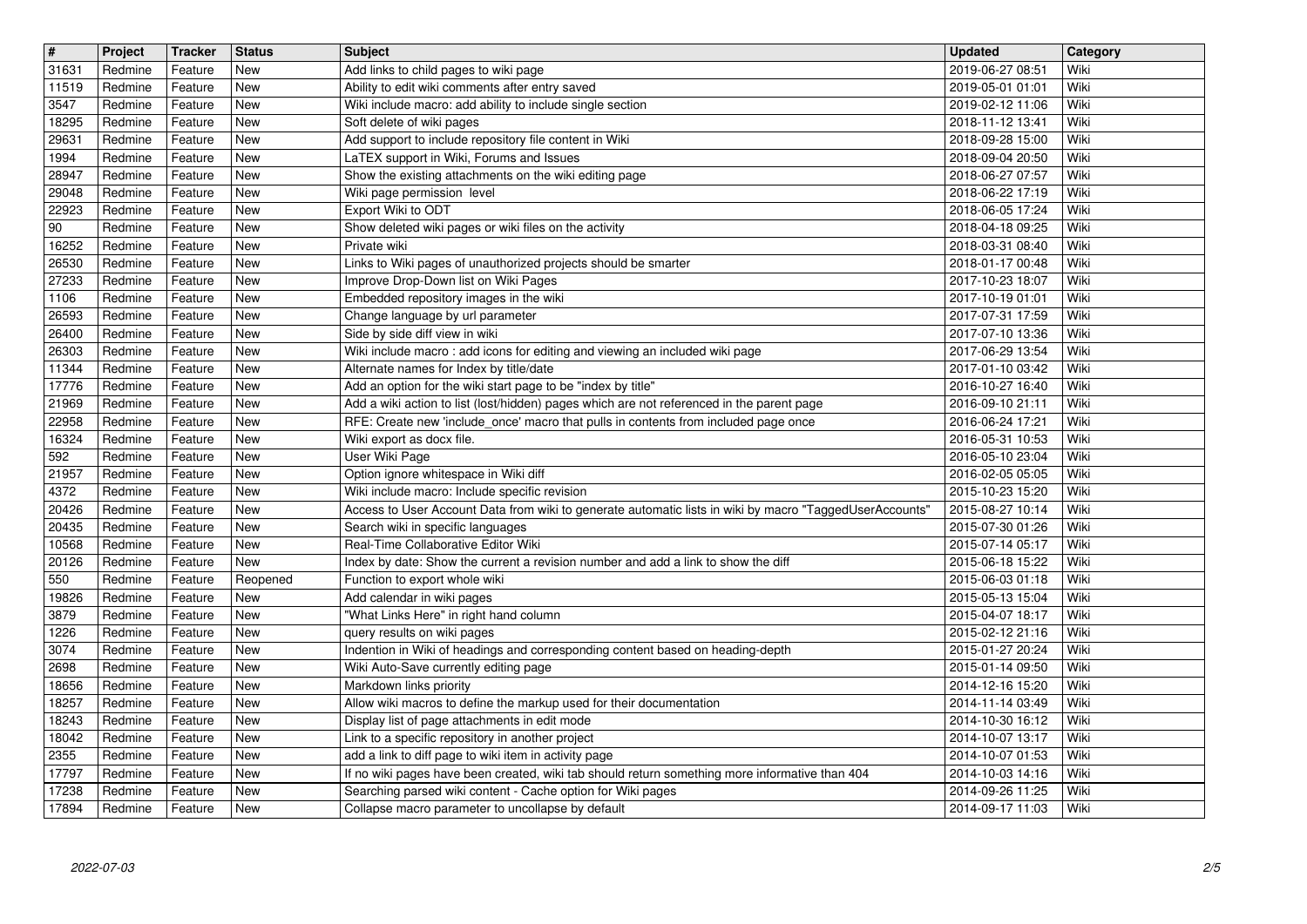| $\sqrt{t}$ | Project | <b>Tracker</b> | <b>Status</b> | <b>Subject</b>                                                                                         | <b>Updated</b>   | Category |
|------------|---------|----------------|---------------|--------------------------------------------------------------------------------------------------------|------------------|----------|
| 17093      | Redmine | Feature        | New           | Roll Based Wiki Permissions                                                                            | 2014-07-03 06:23 | Wiki     |
| 2782       | Redmine | Feature        | New           | Save + Continue or AJAX save POST                                                                      | 2014-06-25 15:03 | Wiki     |
| 17072      | Redmine | Feature        | <b>New</b>    | Integration redmine wiki with yUML syntax                                                              | 2014-06-04 18:44 | Wiki     |
| 16729      | Redmine | Feature        | <b>New</b>    | properties of issue dynamically available in wiki                                                      | 2014-05-01 10:31 | Wiki     |
| 14115      | Redmine | Feature        | New           | Wiki enhancements: parent page and ajax                                                                | 2014-04-24 14:19 | Wiki     |
| 16469      | Redmine | Feature        | New           | Make Diff possible for all revisions                                                                   | 2014-03-31 09:19 | Wiki     |
| 16323      | Redmine | Feature        | New           | Wiki Page Export as md file.                                                                           | 2014-03-12 07:53 | Wiki     |
| 15911      | Redmine | Feature        | New           | Back to top in Wiki                                                                                    | 2014-01-20 16:17 | Wiki     |
| 1208       | Redmine | Feature        | New           | Restructured text support for the wiki                                                                 | 2013-12-19 04:10 | Wiki     |
| 656        | Redmine | Feature        | <b>New</b>    | Roadmap with wiki page                                                                                 | 2013-12-17 20:44 | Wiki     |
| 3933       | Redmine | Feature        | <b>New</b>    | Add docbook export to wiki                                                                             | 2013-10-05 16:02 | Wiki     |
| 13615      | Redmine | Feature        | <b>New</b>    | Back (or HEAD) link in Wiki history page.                                                              | 2013-03-27 21:02 | Wiki     |
| 1439       | Redmine | Feature        | <b>New</b>    | Interlinking between wiki and issues                                                                   | 2013-03-18 05:46 | Wiki     |
| 13369      | Redmine | Feature        | New           | Hidden wiki text that can be view-ed with adequate rights                                              | 2013-03-10 14:19 | Wiki     |
| 13294      | Redmine | Feature        | New           | More powerful includes                                                                                 | 2013-02-26 13:37 | Wiki     |
| 12875      | Redmine | Feature        | New           | Wiki links to Overview/Activity/Roadmap/Issues/Documents/Files/News/Forums/etc of a particular project | 2013-01-20 21:34 | Wiki     |
| 480        | Redmine | Feature        | New           | Wiki: Support categories tagging and autolisting                                                       | 2012-12-05 03:02 | Wiki     |
| 12051      | Redmine | Feature        | New           | Wiki variables                                                                                         | 2012-10-12 23:13 | Wiki     |
| 11978      | Redmine | Feature        | <b>New</b>    | Wiki pages for groups or wiki pages section with separate ACL                                          | 2012-09-28 03:03 | Wiki     |
| 11351      | Redmine | Feature        | <b>New</b>    | Extract code snippets from a project's VCS directly into the wiki                                      | 2012-07-09 13:11 | Wiki     |
| 4062       | Redmine | Feature        | New           | Wiki: Feature request:Auto-replace text with another user-defined                                      | 2012-07-06 21:02 | Wiki     |
| 6188       | Redmine | Feature        | <b>New</b>    | Ability to link Wiki page specific version                                                             | 2012-06-29 14:51 | Wiki     |
| 10729      | Redmine | Feature        | New           | Embedded wiki pages should have their headings editable from the embedding page                        | 2012-05-03 11:37 | Wiki     |
| 1087       | Redmine | Feature        | New           | Commenting system on wiki                                                                              | 2012-05-03 08:08 | Wiki     |
| 10406      | Redmine | Feature        | New           | Wiki tree bulk edit                                                                                    | 2012-03-08 17:35 | Wiki     |
| 10407      | Redmine | Feature        | New           | Wiki page has a tree weight                                                                            | 2012-03-08 17:11 | Wiki     |
| 9482       | Redmine | Feature        | New           | Wiki - minor change without notification                                                               | 2012-03-08 16:48 | Wiki     |
| 10035      | Redmine | Feature        | New           | Include sub-projects in the breadcrumb                                                                 | 2012-01-20 14:18 | Wiki     |
| 1187       | Redmine | Feature        | <b>New</b>    | Relate a Wiki page to a project module.                                                                | 2012-01-05 17:50 | Wiki     |
| 9733       | Redmine | Feature        | <b>New</b>    | WIKI macro to insert database query result as wiki table                                               | 2011-12-13 10:47 | Wiki     |
| 6845       | Redmine | Feature        | New           | Add a real title field for wiki pages                                                                  | 2011-12-08 12:08 | Wiki     |
| 9114       | Redmine | Feature        | New           | List incoming links in wiki-pages                                                                      | 2011-12-07 16:44 | Wiki     |
| 9315       | Redmine | Feature        | New           | Wiki Page as MS OneNote                                                                                | 2011-09-24 16:56 | Wiki     |
| 9115       | Redmine | Feature        | New           | special lists of wiki-pages                                                                            | 2011-08-24 11:43 | Wiki     |
| 4301       | Redmine | Feature        | New           | position Wiki Toc in sidebar                                                                           | 2011-08-02 06:59 | Wiki     |
| 8928       | Redmine | Feature        | New           | Use autocomplete in the wiki rename page to change parent page                                         | 2011-07-30 10:51 | Wiki     |
| 8463       | Redmine | Feature        | New           | View Wiki source                                                                                       | 2011-05-30 10:55 | Wiki     |
| 547        | Redmine | Feature        | New           | Access to non existing pages directly for the wiki                                                     | 2011-03-29 14:14 | Wiki     |
| 7971       | Redmine | Feature        | New           | Syntax to create a link that opens a new windows                                                       | 2011-03-23 20:40 | Wiki     |
| 1075       | Redmine | Feature        | New           | Wiki shared across sub-projects                                                                        | 2011-03-15 22:53 | Wiki     |
| 7749       | Redmine | Feature        | New           | Set the order of sub wiki pages manully on "index by title"                                            | 2011-03-01 18:35 | Wiki     |
| 7536       | Redmine | Feature        | New           | Automatic routing to another project's WIKI (Global WIKI)                                              | 2011-02-04 00:18 | Wiki     |
| 7066       | Redmine | Feature        | New           | Develop wiki save and continue feature                                                                 | 2011-01-17 20:49 | Wiki     |
|            |         |                |               |                                                                                                        |                  |          |
|            |         |                |               |                                                                                                        |                  |          |
|            |         |                |               |                                                                                                        |                  |          |
|            |         |                |               |                                                                                                        |                  |          |
|            |         |                |               |                                                                                                        |                  |          |
|            |         |                |               |                                                                                                        |                  |          |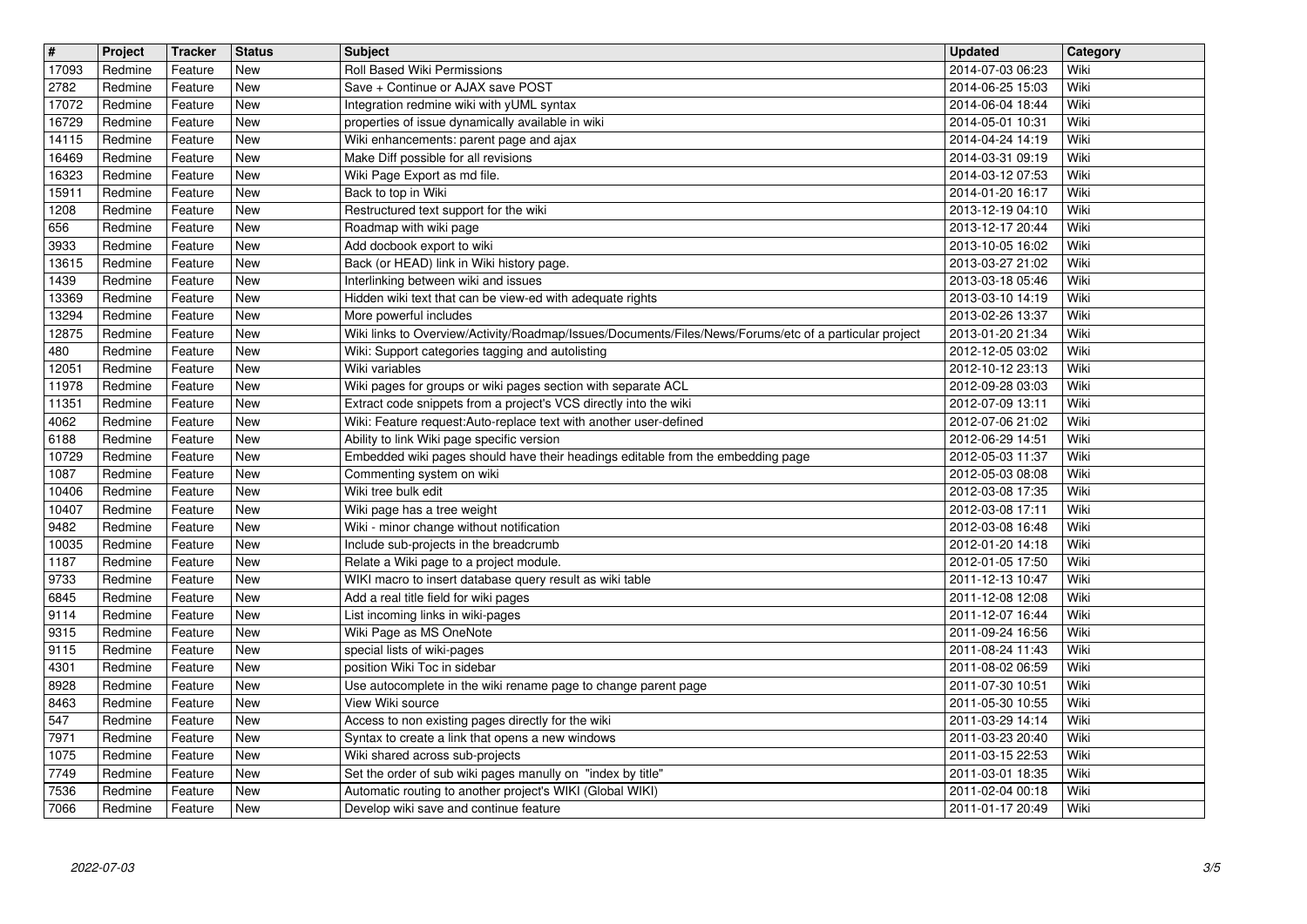| $\overline{\mathbf{H}}$ | Project            | <b>Tracker</b>     | <b>Status</b>            | <b>Subject</b>                                                                                                                | <b>Updated</b>                       | Category                                       |
|-------------------------|--------------------|--------------------|--------------------------|-------------------------------------------------------------------------------------------------------------------------------|--------------------------------------|------------------------------------------------|
| 5402<br>7200            | Redmine<br>Redmine | Feature<br>Feature | <b>New</b><br>New        | Wiki diff: line by line instead of word by word<br>Current Page Inheritance in Sidebar                                        | 2011-01-05 23:58<br>2010-12-29 20:12 | Wiki<br>Wiki                                   |
| 3765                    | Redmine            | Feature            | New                      | Creating article in Wiki                                                                                                      | 2010-12-11 21:33                     | Wiki                                           |
| 6989                    | Redmine            | Feature            | New                      | Wiki template for version wiki pages<br>Export to LaTeX using Redcloth 4                                                      | 2010-11-26 17:21                     | Wiki                                           |
| 2219<br>3228            | Redmine<br>Redmine | Feature<br>Feature | New<br>New               | Attatched wiki images are not included in export to HTML                                                                      | 2010-09-02 05:21<br>2010-08-24 00:33 | Wiki<br>Wiki                                   |
| 806                     | Redmine            | Feature            | New                      | Have wiki links display linked page title                                                                                     | 2010-06-01 13:15                     | Wiki                                           |
| 5103<br>5029            | Redmine<br>Redmine | Feature<br>Feature | <b>New</b><br><b>New</b> | status "out of date" for wiki pages<br>Add discussion thread for each wiki page                                               | 2010-03-17 16:55<br>2010-03-10 09:57 | Wiki<br>Wiki                                   |
| 4987                    | Redmine            | Feature            | <b>New</b>               | Convert internal URLs to canonic wiki links                                                                                   | 2010-03-04 23:15                     | Wiki                                           |
| 4717<br>4258            | Redmine<br>Redmine | Feature<br>Feature | <b>New</b><br><b>New</b> | Make wiki tab link use the actual link that contains the page name.<br>Improve tab order in wikis                             | 2010-02-02 15:21<br>2009-11-20 20:01 | Wiki<br>Wiki                                   |
| 4032                    | Redmine            | Feature            | <b>New</b>               | Wiki attachment history                                                                                                       | 2009-10-15 09:42                     | Wiki                                           |
| 3684<br>2876            | Redmine<br>Redmine | Feature<br>Feature | New<br><b>New</b>        | Cucumber features in wiki<br>A simple plan for wiki concurrent edition                                                        | 2009-07-31 09:11<br>2009-06-30 22:34 | Wiki<br>Wiki                                   |
| 3205                    | Redmine            | Feature            | <b>New</b>               | Wiki "Blocks"                                                                                                                 | 2009-04-20 12:20                     | Wiki                                           |
| 2953<br>2947            | Redmine<br>Redmine | Feature<br>Feature | <b>New</b><br><b>New</b> | application launch URLs not rendered as link<br>Add a wrapping-setting button to edit-windows                                 | 2009-03-12 19:06<br>2009-03-11 00:42 | Wiki<br>Wiki                                   |
| 1325                    | Redmine            | Feature            | <b>New</b>               | Allow cross page links to reference attachments.                                                                              | 2008-11-11 10:36                     | Wiki                                           |
| 2084<br>1856            | Redmine<br>Redmine | Feature<br>Feature | <b>New</b><br><b>New</b> | Customizable "protocols" to generate external links<br>Link syntax is inconsistent                                            | 2008-10-24 14:48<br>2008-09-21 14:03 | Wiki<br>Wiki                                   |
| 1722                    | Redmine            | Feature            | <b>New</b>               | Allow linking between release and docs                                                                                        | 2008-07-31 14:38                     | Wiki                                           |
| 1219                    | Redmine            | Feature            | New                      | Add an option to make RedCloth not use hard_breaks                                                                            | 2008-07-03 11:50                     | Wiki                                           |
| 1548<br>1533            | Redmine<br>Redmine | Feature<br>Feature | <b>New</b><br><b>New</b> | bookmarks of wiki pages<br>Link to included page in wiki                                                                      | 2008-06-30 20:27<br>2008-06-26 13:51 | Wiki<br>Wiki                                   |
| 1504                    | Redmine            | Feature            | <b>New</b>               | Users should be able to replace a wiki file attachment                                                                        | 2008-06-19 20:32                     | Wiki                                           |
| 1440<br>29649           | Redmine<br>Redmine | Feature<br>Patch   | <b>New</b><br><b>New</b> | Questions/clarifications<br>Rake task to export wiki to HTML/PDF                                                              | 2008-06-13 12:30<br>2022-06-02 15:25 | Wiki<br>Wiki                                   |
| 32381                   | Redmine            | Patch              | <b>New</b>               | Wiki preview : manage dynamic content                                                                                         | 2019-10-31 18:04                     | Wiki                                           |
| 13665<br>3806           | Redmine<br>Redmine | Patch<br>Patch     | <b>New</b><br><b>New</b> | atom available on wiki page footer<br>Template engine                                                                         | 2018-08-27 14:39<br>2018-01-16 17:13 | Wiki<br>Wiki                                   |
| 15982                   | Redmine            | Patch              | New                      | Inconsitent wiki history functionaility                                                                                       | 2014-02-07 10:31                     | Wiki                                           |
| 1700                    | Redmine<br>Redmine | Patch              | <b>New</b><br><b>New</b> | Support for extra macros to help in move from trac<br>Fix redirection to non-latin wiki pages after logon                     | 2011-12-05 10:20<br>2011-08-24 18:25 | Wiki<br>Wiki                                   |
| 9096<br>1857            | Redmine            | Patch<br>Patch     | <b>New</b>               | Make {{toc}} render as properly nested list + skip support                                                                    | 2010-11-06 19:46                     | Wiki                                           |
| 3274                    | Redmine            | Patch              | <b>New</b>               | Wiki Page Categories                                                                                                          | 2010-10-25 17:02                     | Wiki                                           |
| 6330<br>3749            | Redmine<br>Redmine | Patch<br>Patch     | New<br>New               | Hyperlinks with "%" or "!" at the end<br>Wiki. TOC. The standardised anchors and admissible "fragment" part of URI.           | 2010-10-05 15:04<br>2009-08-18 01:10 | Wiki<br>Wiki                                   |
| 28882                   | Redmine            | Defect             | Confirmed                | GDPR compliance                                                                                                               | 2021-05-11 05:59                     | Website (redmine.org)                          |
| 32438<br>24557          | Redmine<br>Redmine | Defect<br>Defect   | <b>New</b><br>New        | Update the public site www.redmine.org ti latest release<br>Update time zones databese on the web site http://www.redmine.org | 2020-12-28 02:53<br>2020-07-29 09:48 | Website (redmine.org)<br>Website (redmine.org) |
| 33544                   | Redmine            | Defect             | New                      | One of the SSL Certificates of redmine.org seems to be expired                                                                | 2020-06-25 11:49                     | Website (redmine.org)                          |
| 32201                   | Redmine            | Defect             | New                      | Issue auto-assignment to JPL based on Website category                                                                        | 2019-10-08 06:36                     | Website (redmine.org)                          |
|                         |                    |                    |                          |                                                                                                                               |                                      |                                                |
|                         |                    |                    |                          |                                                                                                                               |                                      |                                                |
|                         |                    |                    |                          |                                                                                                                               |                                      |                                                |
|                         |                    |                    |                          |                                                                                                                               |                                      |                                                |
|                         |                    |                    |                          |                                                                                                                               |                                      |                                                |
|                         |                    |                    |                          |                                                                                                                               |                                      |                                                |
|                         |                    |                    |                          |                                                                                                                               |                                      |                                                |
|                         |                    |                    |                          |                                                                                                                               |                                      |                                                |
|                         |                    |                    |                          |                                                                                                                               |                                      |                                                |
|                         |                    |                    |                          |                                                                                                                               |                                      |                                                |
|                         |                    |                    |                          |                                                                                                                               |                                      |                                                |